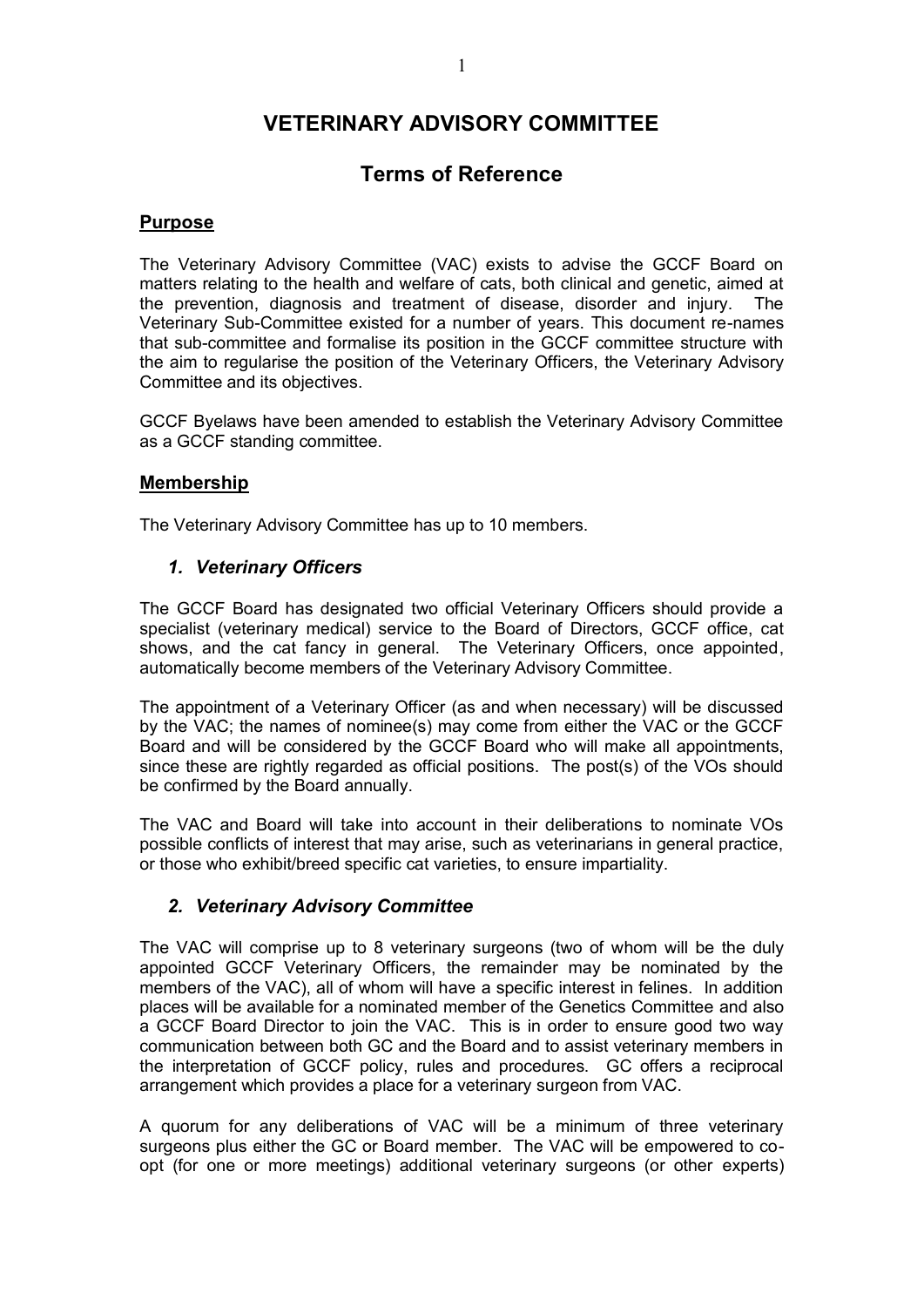where specialist knowledge is deemed essential on any specific subjects on which they are charged by the Board to make recommendations.

The membership of the VAC is a matter for debate and recommendations for new members may be made either by the VAC or the GCCF Board. The formal appointment of all members of the committee will be by the GCCF Board.

The VAC will appoint a Chair and Secretary from among their members. A written record of each meeting will be taken and, once agreed as a true record by VAC members, will be despatched to the GCCF Office for immediate circulation to the GCCF Board.

#### **Principal Functions & Accountabilities**

The Veterinary Advisory Committee is a sub-committee of the GCCF Board and reports directly to it; and through the Board to Council. The Advisory Committee's principal functions are:

- o To advise the Board and Council on all veterinary matters relating to the health and welfare of cats, including genetics and genetic anomalies, best breeding practice, disease prevention and control, DNA and other testing, etc.
- o To provide expert veterinary advice to GCCF staff.
- o To advise BACs on relevant testing for known genetic anomalies and other clinical diseases.
- $\circ$  To undertake regular (though not necessarily frequent) reviews of the List of Veterinary Defects and both provide general advice and specific proposals for necessary/desirable changes or amendments, with supporting evidence if available.
- $\circ$  To provide advice and quidance on implementing the GCCF Breeding Policy.
- o To review and advise on genetic and other tests available to cat owners and breeders and to assist Genetics Committee in giving information and guidance in "plain English" for the cat owning public.
- $\circ$  To advise/recommend as appropriate on subscriptions to websites and journals and to monitor research into cat diseases and the development of vaccinations, treatment and other interventions to both manage and cure cat ailments.
- $\circ$  To liaise as appropriate with Defra and other Govt departments and with veterinary schools and professional veterinary organisations on all aspects relating to the health and welfare of the domestic cat.
- $\circ$  To work with and support the Genetics Committee in developing links and liaison with academic institutions (such as universities and veterinary schools) undertaking research into cat genetics; where appropriate to liaise with the research and development departments of commercial firms such as pharmaceutical companies who may be developing tests or treatments/solutions to genetic defects.

Specific role and functions of Veterinary Officers:

Within the remit outlined above the VOs should work specifically to maintain a close dialogue between Show Management, the GCCF Office, exhibitors and veterinary surgeons in practice, and the Cat Welfare Group. This is a broad remit requiring a thorough knowledge of current veterinary best practice, the cat fancy, showing and breeding.